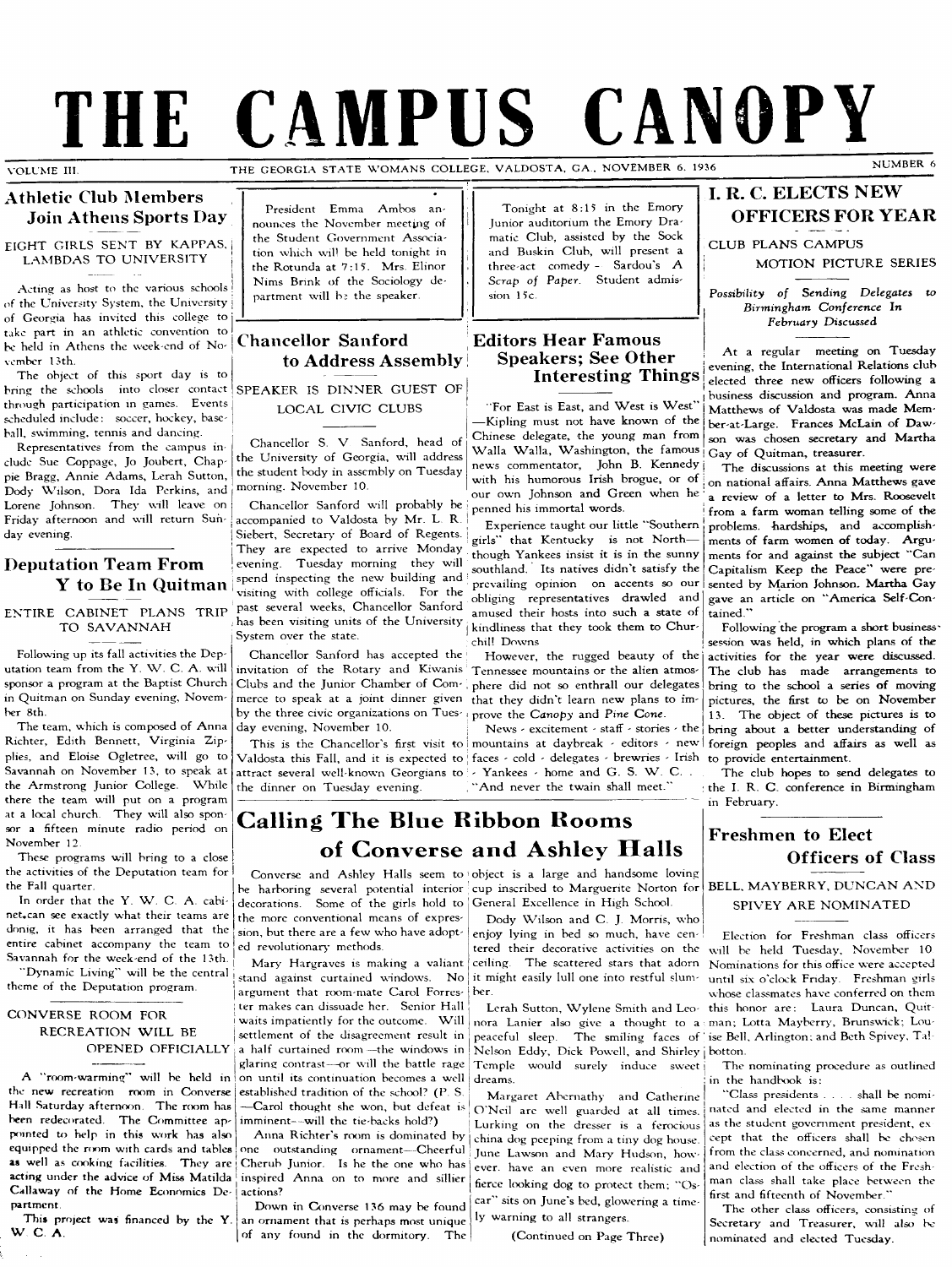## **Journalism Students CLASS SHOWS DEFINITE MARK**

**OF TACTFULNESS** 

**If a child asked your guest whether he wore a wig, what could you do? Here, indeed, is a situation which calls for tact. This is one of the interesting** questions presented by Dr. J. W **Wrightstone of Columbia University in** his recently published article, "How **Tactful Are You?"**

**The test, taken by the members of the journalism class under Miss Gilmer, had some very interesting results. The first half of the problems dealt with tact in public, and the remaining half with tact** in the home.

**Four of the individuals tested were perfectly balanced in this respect. The rest ot the class, with two exceptions, were judged more tactful at home.**

**The problem with the highest frequency of incorrect answers was one requiring the most tactful procedure, when a dinner guest accidentally spilled** gravy on a new tablecloth.

**The questions, with their correct ans**wers. are:

**1. If I were at the movies with a friend, and somebody near by persisted in talking aloud, Fd concentrate on the movie.**

**2. If my employer asked my opinion about a new business idea of his which I believed to be impracticable. I'd say it w^as original, but that I wasn't expert enough to criticize it.**

**3. If I had winted long for service at a busy store countter and a later customer pushed in ahead of me when the salesman appeared, after the other customer had been waited on. I'd give my order.**

**4. If, as I attempted to introduce two of my acquaintances, I forgot the name of one. I'd refer to him as a friend and say something pleasant about him.**

**5. If a child of the family asked a guest whether he wore a wig. I'd subtly include the child in a new subject of conversation.**

**6. If a dinner guest accidentally spilled gravy on a new tablecloth. I'd explain it away by blaming the accident on my own clumsiness.**

**7. If my wife (or husband) proudly**

**REMEMBER Everyone Likes The CASH DRUG STORE**

**RENO SHOE SHOP Delivery Service Phone 508**

## **Take Tact Tests Kampus Kaleidoscope**

**clock in the lavatory . . . . and Dottic**  $\vert$  . . . . Break-ups and make-ups are th **Mae didn't think the best man was so thing these days . D C and Charii' had .... but what does unhate mean haven't yet, they keep the road hot be** anyway? Have you heard about the tween Atlanta and Athens .... Who's **fascination of the river for a certain Whisonant falling for tliese days? Sing crowd of girls and boys .... What to** son, Sing-song .... Chappie deesn't have like Clear Chili<br>Learnity the Clear Chili **do with the surplus of time is the big to wait fOr Spring to hear the birds . . . question in Branch's life . . . .Octavia even as far north as Athens she liear! has a new version of the compensation Bob-o-links . . . Mary and Mart went laws .... something to do about glasses dining .... and Mary went home to vote . . . . what girl has her eyes on Brown . . . . Coach Thomas says he thinks Jack of Emory Junior .... careful gal .... and Celeste went for the Navy this sum**mer, something about a uniform. M. Hagan-don't let these friends tell **you tales about going to the dogs— hast never heard about a dog being a man's best friend? Twitty seems to be tops at Alabama .... she pledged Phi M u too Did you hear about the song-bird who . . . . M r. Stokes looked grand, and so** did Nell . . . . We like E. Garbutt's sis-

## **Leaders Give Fire-Lighting Ceremony**

**Firelighting Ceremony, which has long been a tradition of this school was held in the Rotunda on Thursday evening,** October 28. An invitation to light the **fires of fellowship was given by Miss** Hopper to Eloise Ogletree, Y. W. C. A. **President and Emma Ambos, Student Government President . The presidents of the different classes, organizations, and clubs then came forward and threw fagots upon the firt. Each represented some quality of cooperation and service. Emma Ambos gave the pledge to the fire of fellowship divine. The service was brought** to a close with a solo by Laura Mae Shinkle. "Oh Love That Will Not Let **Me Go.** 

**displayed a new hat which I considered in bad taste. I'd say I liked some things about the hat very much.**

**8. If my mother-in-law insisted on ^ telling me what furniture to buy. I'd say her ideas were good; then I'd disregard them.**

It's Fun to Have Your **Picture Made! 3 PICTURES FOR 10c SOUTH PATTERSON STREET I'SIS HOSE 69c** Beautiful, Sheer 3-thread CHIFFON HOSE **W. T. GRANT & CO.**

**THOMPSON & GIRARDIN Jewelers** Watches, Diamonds, Jewelry, Silverware and Clocks-Expert Repairing 120 N. PATTERSON ST. - VALDOSTA, GA.

So Johnnie Mae looked for the alarm 'ter . . . . and we think they look alike **will make all Southern next year . . . . one little ga! was very excited over getting a picture of her red headed friend . . . . A . Jones really goes in for the Campus Hero, much to Helen's disgust . . . . Boost the Emory Junior play .... didn't know the alphabet in harmony** class . . . . What comes after **F** . . . . and **Kay likes Stones but not to throw . . . . Bells and Sue and Bill .... Melba says "nice pajamas" says she .... the Dowling, Pope, Pender ran into a good case**

#### **SOAP SCULPTURING**

**of Fall house-cleaning last Sunday ....**

**INTERESTS FINE ARTS CLUB MEMBERS** 

**Soap sculpture was the main activity of the Fine Arts Club at a meeting held in the Fine Arts room on Monday even**ing, November 2. A program on "Mod**ern Illustrators" was arranged by Martha** Gay, and Elizabeth Wade, Emily Woot**en and Martha Gay took part in its presentation. Plans were made at this time for the annual Christmas Bazaar which will be held early in December and for other entertainment to be sponsored in the future.**



**Green - Blue Suede - Kid - Fabric** Real Dressy Shoes! For All Occasions

## **Churchwells**

## **(^lee Chih Triple Quartette Sings at Local Churches**

**t**

Representing the offices place and in **Various** chain Lex in the suivable Iti.<br>Quartette sarist at the First Presbor,  $\epsilon_{\text{min}}$ . church's morning service. Sund e. N.

The group is composed of Carel-Askew: Alexa Daley, Katherne Tool,<br>Montine Cowart, Margaret Carter, Mad **eline Douglas, Ldith Benisett, Licini M.** Shinkle, Ro-alind Taylor, Enaby W ; en, Sue Nell Greenhaf, and hea, Stump.

**BE COLLEGIATE! WEAR OUR SHOES Paxson - Turner Jones**

**Compliments of THE GREEN SHOP**

**Knitters and Purlers! BUY YOUR YARN AND NEEDLES from S. H. KRESS CO.**

## **P A L A C E**

**Monday, November 9th T H E**

**ACCUSING FINGER'' Marsha Hunt - Robert Cummings Paul Kelly - Kent Taylor M . G. M . N E W S — C O M E D Y**

**Tuesday, November 10th HOLLYWOOD BOULEVARD" John Halliday - Marsha Hunt**

**Robert tCummings Wednesday, November 11 th**

**"WILD BRIAN KENT" Ralph Bellamy - Mae. Clark** "DARKEST OFRICA" No. 14

**Thursday-Friday, November 12-13 T H E**

> **"MAGNIFICENT BRUTE"**

**VICTOR McLAGLEN Binnie Barnes - Jean Dixon**

**Saturday, November 14th BOB ALLEN RANGER COURAGE Martha Tibbetts CHAPTER No. 2 PHANTOM RIDER**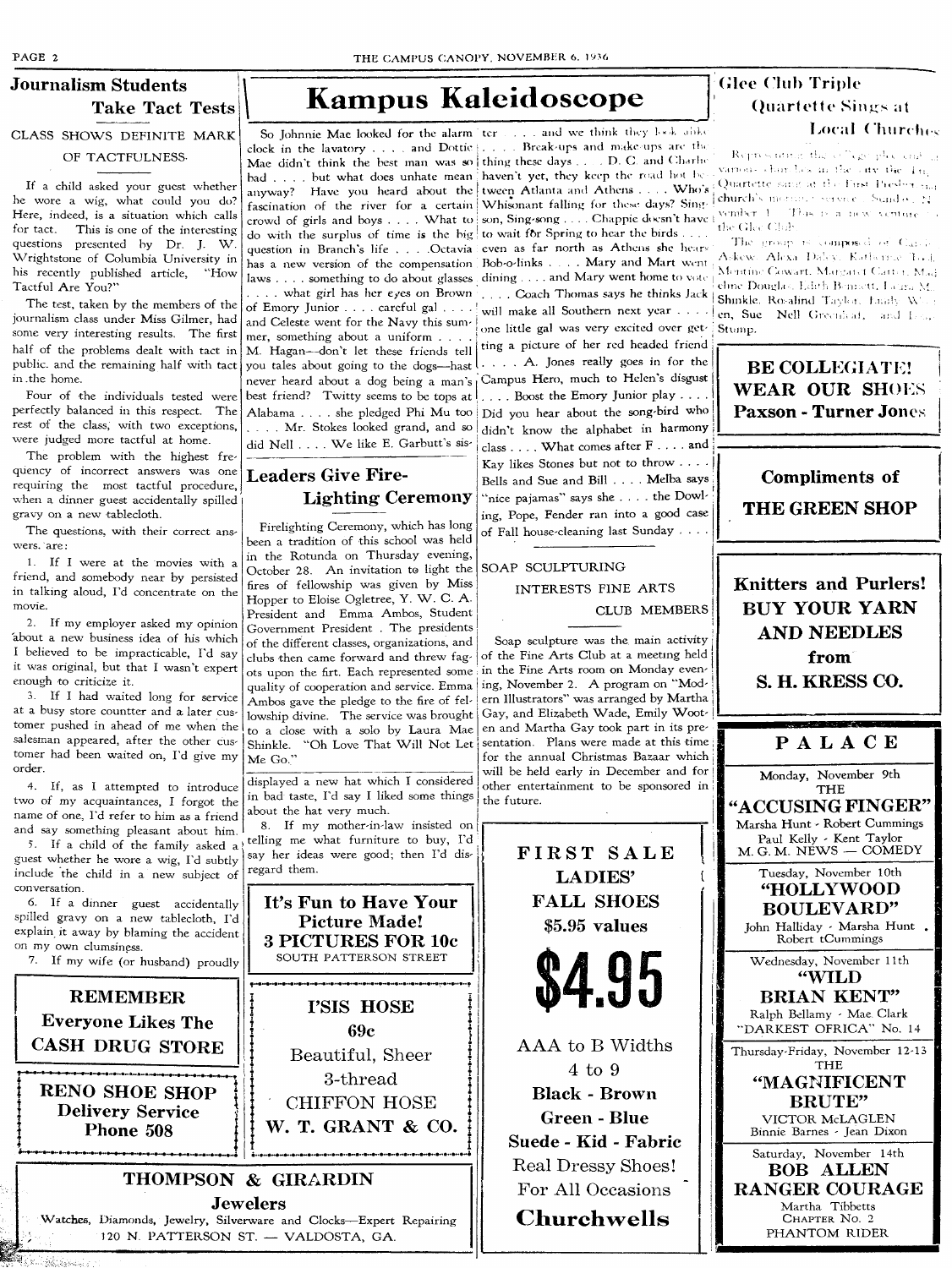

.<br>Starfor